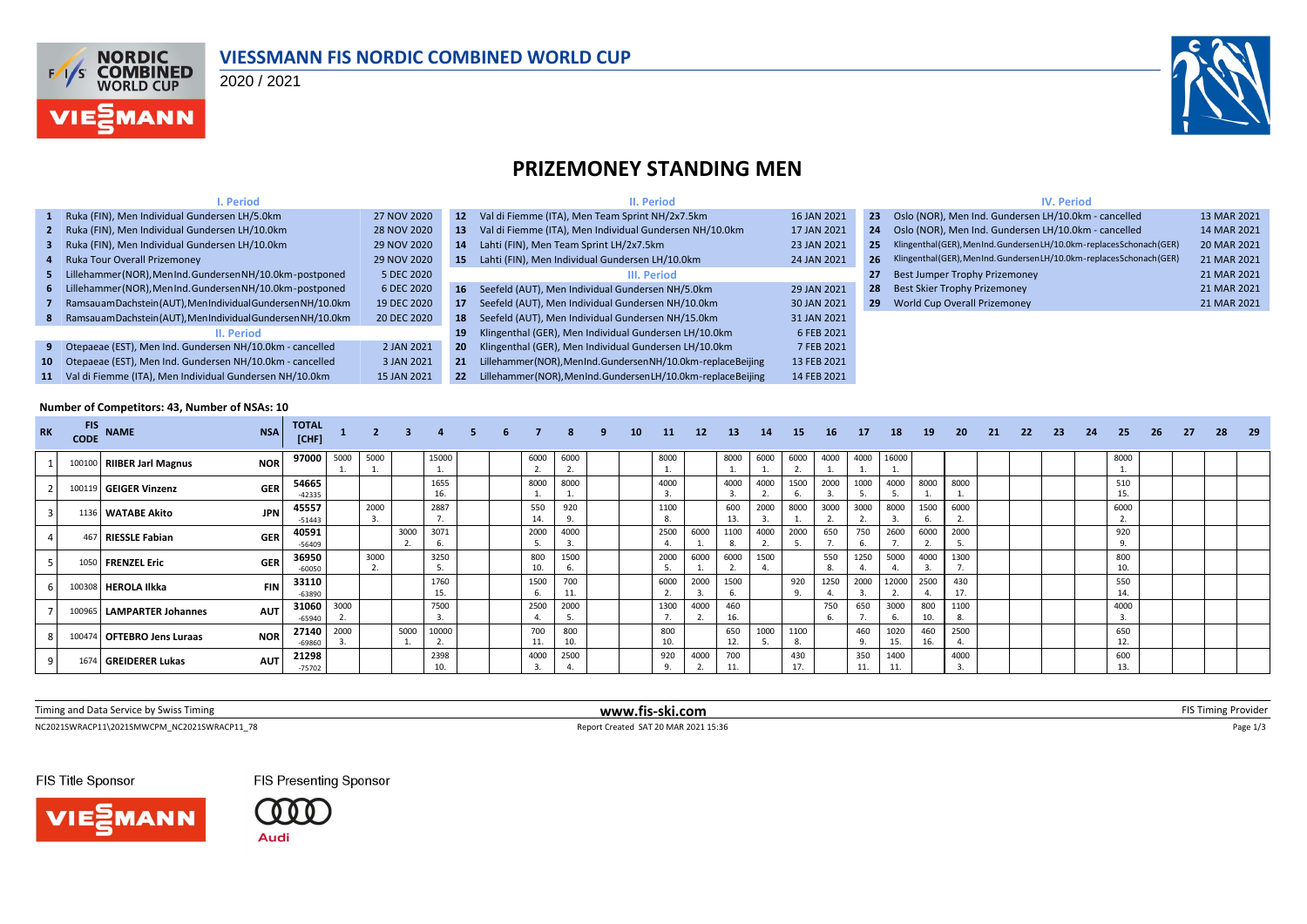



# **PRIZEMONEY STANDING MEN**

| <b>RK</b> | <b>FIS</b><br><b>CODE</b> | <b>NAME</b>                   | <b>NSA</b> | <b>TOTAL</b><br>[CHF] | $\mathbf{1}$ | $\overline{2}$ | -3         |                |  |            |            | <b>10</b> | -11        | <b>12</b>        | -13        | -14                  | -15        | -16        | 17         | -18         | 19          | 20         | 21 | -22 | -23 | -24 | -25                    | -26 | 27 | 28 | -29 |
|-----------|---------------------------|-------------------------------|------------|-----------------------|--------------|----------------|------------|----------------|--|------------|------------|-----------|------------|------------------|------------|----------------------|------------|------------|------------|-------------|-------------|------------|----|-----|-----|-----|------------------------|-----|----|----|-----|
| 10        |                           | 100002 GRAABAK Joergen        | <b>NOR</b> | 18630<br>$-78370$     |              |                |            | 1380<br>19.    |  | 1300<br>7. |            |           | 1500<br>6. | 1000<br>5.       | 2500<br>4. | 6000<br>1.           | 1300<br>7. | 350<br>11. | 550<br>8.  | 2200<br>8.  | 550<br>14.  |            |    |     |     |     |                        |     |    |    |     |
| 11        |                           | 590 RYDZEK Johannes           | <b>GER</b> | 14075<br>$-82925$     |              |                |            | 1935<br>$=13.$ |  | 650<br>12. |            |           |            | 1500<br>$\Delta$ |            |                      | 2500       | 325<br>12. | 325<br>12. | 1840<br>9.  | 2000<br>-5. | 1500<br>6. |    |     |     |     | 1500<br>6.             |     |    |    |     |
| 12        |                           | 1600 FAISST Manuel            | <b>GER</b> | 13850<br>$-83150$     |              |                | 2000<br>3. | 3750<br>4.     |  | 460<br>16. | 1300<br>7. |           | 700<br>11. |                  | 920<br>9.  |                      |            | 400<br>10. | 200<br>18. | 700<br>20.  |             | 920<br>9.  |    |     |     |     | 2500<br>$\overline{4}$ |     |    |    |     |
| 13        | 100547                    | YAMAMOTO Ryota                | <b>JPN</b> | 11885<br>$-85115$     |              |                |            | 1300<br>20.    |  |            | 400<br>18. |           |            |                  |            | 2000<br>3.           | 4000<br>3. | 230<br>16. | 175<br>20. | 860<br>17.  | 920<br>9.   | 700<br>11. |    |     |     |     | 1300<br>7.             |     |    |    |     |
| 14        |                           | 100529 BJOERNSTAD Espen       | <b>NOR</b> | 9575<br>$-87425$      |              |                |            |                |  | 510<br>15. | 1100<br>8. |           | 600<br>13. | 1000<br>-5.      | 1300<br>7. | 1000<br>5.           | 700<br>11. | 1000<br>5. | 275<br>14. | 1200<br>13. | 430<br>17.  | 460<br>16. |    |     |     |     |                        |     |    |    |     |
| 15        | 1821                      | <b>WEBER Terence</b>          | <b>GER</b> | 7475<br>$-89525$      |              |                |            |                |  | 1100<br>8. | 350<br>20. |           |            |                  | 380<br>19. | 1500<br>$\mathbf{4}$ | 800<br>10. | 275<br>14. | 300<br>13. | 920<br>16.  | 1100<br>-8. | 400<br>18. |    |     |     |     | 350<br>20.             |     |    |    |     |
| 16        |                           | 100439 HIRVONEN Eero          | <b>FIN</b> | 7275<br>$-89725$      |              |                |            | 2255<br>11.    |  | 920<br>9.  | 650<br>12. |           | 650<br>12. | 2000<br>3.       | 800<br>10. |                      |            |            |            |             |             |            |    |     |     |     |                        |     |    |    |     |
| 17        |                           | 100025 ANDERSEN Espen         | <b>NOR</b> | 5060<br>$-91940$      |              |                |            |                |  |            |            |           |            |                  |            |                      |            |            | 400<br>10. | 1600<br>10. | 510<br>15.  | 550<br>14. |    |     |     |     | 2000<br>5.             |     |    |    |     |
| 18        |                           | 1671 SEIDL Mario              | <b>AUT</b> | 4915<br>$-92085$      |              |                |            | 1935<br>$=13.$ |  |            |            |           | 430<br>17. |                  |            | 500<br>6.            | 600<br>13. |            |            |             |             | 350<br>20. |    |     |     |     | 1100<br>8.             |     |    |    |     |
| 19        |                           | 592 KLAPFER Lukas             | <b>AUT</b> | 4585<br>$-92415$      |              |                |            |                |  |            | 550<br>14. |           |            |                  | 430<br>17. |                      | 350<br>20. | 215<br>17. | 230<br>16. | 1300<br>12. | 400<br>18.  | 650<br>12. |    |     |     |     | 460<br>16.             |     |    |    |     |
| 20        |                           | 1868 FRITZ Martin             | <b>AUT</b> | 4515<br>$-92485$      |              |                |            |                |  | 400<br>18. | 600<br>13. |           | 460<br>16. |                  | 510<br>15. |                      |            |            | 255<br>15. | 1100<br>14. | 380<br>19.  | 380<br>19. |    |     |     |     | 430<br>17.             |     |    |    |     |
| 21        |                           | 1700 WATABE Yoshito           | <b>JPN</b> | 4420<br>$-92580$      |              |                |            | 2120<br>12.    |  | 600<br>13. |            |           | 350<br>20. |                  |            |                      | 550<br>14. |            |            |             |             | 800<br>10. |    |     |     |     |                        |     |    |    |     |
| 22        |                           | 100434   MUEHLETHALER Laurent | <b>FRA</b> | 3825<br>$-93175$      |              |                |            |                |  |            |            |           |            |                  |            |                      | 510<br>15. | 300<br>13. | 215<br>17. | 800<br>18.  | 1300<br>7.  |            |    |     |     |     | 700<br>11.             |     |    |    |     |
| 23        |                           | 100167 ILVES Kristjan         | <b>EST</b> | 3764<br>-93236        |              |                |            | 2714<br>8.     |  |            |            |           |            |                  |            |                      |            |            |            |             | 650<br>12.  |            |    |     |     |     | 400<br>18.             |     |    |    |     |
| 24        |                           | 1029 PITTIN Alessandro        | <b>ITA</b> | 3060<br>-93940        |              |                |            |                |  |            | 510<br>15. |           | 550<br>14. |                  | 2000<br>5. |                      |            |            |            |             |             |            |    |     |     |     |                        |     |    |    |     |
| 25        |                           | 1761 JOEBSTL Thomas           | <b>AUT</b> | 2920<br>$-94080$      |              |                |            | 1570<br>17.    |  | 380<br>19. |            |           | 510<br>15. |                  |            |                      |            | 460<br>9.  |            |             |             |            |    |     |     |     |                        |     |    |    |     |
| 26        |                           | 1706 REHRL Franz-Josef        | <b>AUT</b> | 2550<br>$-94450$      |              |                |            | 2550<br>9.     |  |            |            |           |            |                  |            |                      |            |            |            |             |             |            |    |     |     |     |                        |     |    |    |     |
| 27        |                           | 100357 SCHMID Julian          | GER        | 2450<br>$-94550$      |              |                |            |                |  |            |            |           |            | 1500             |            |                      |            |            |            |             | 350<br>20.  | 600<br>13. |    |     |     |     |                        |     |    |    |     |

Timing and Data Service by Swiss Timing **www.fis-ski.com www.fis-ski.com** FIS Timing Provider

 ${\small \textsf{NC20215WWRACP11\_78} \begin{pmatrix} \textbf{0.1333} & \textbf{0.1448} \\ \textbf{0.1449} & \textbf{0.1449} & \textbf{0.1449} \\ \textbf{0.149} & \textbf{0.149} & \textbf{0.149} & \textbf{0.149} \\ \textbf{0.149} & \textbf{0.149} & \textbf{0.149} & \textbf{0.149} \\ \textbf{0.149} & \textbf{0.149} &$ 

FIS Title Sponsor





**FIS Presenting Sponsor**